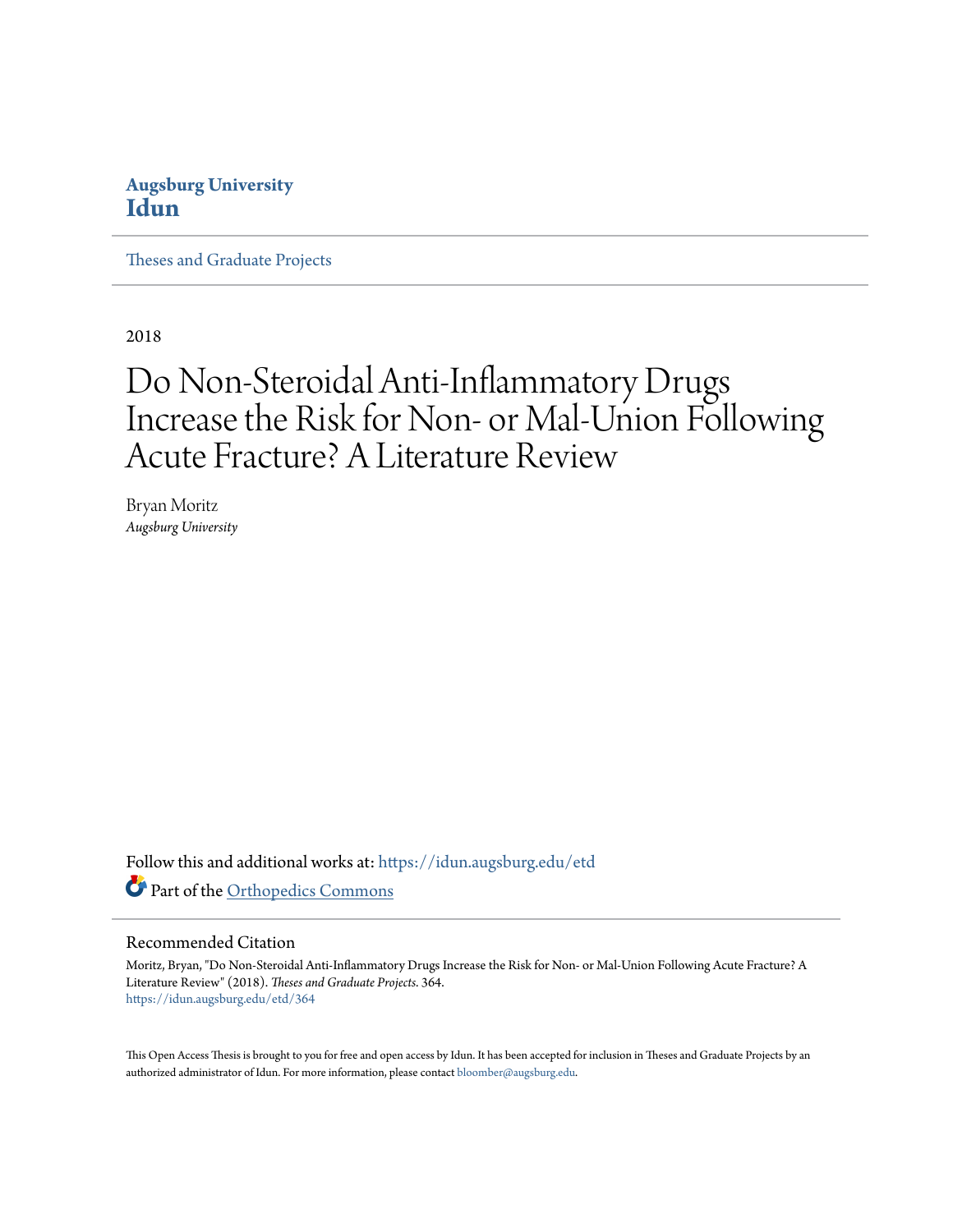# Do Non-Steroidal Anti-Inflammatory Drugs Increase the Risk for Non- or Mal-Union Following Acute

# Fracture? A Literature Review

## By: Bryan Moritz

## Advisor: Eric Barth, PA-C

Paper Submitted in Partial Fulfillment Of the Requirements for the Degree Of Master of Science Physician Assistant Studies Augsburg College

August 11, 2017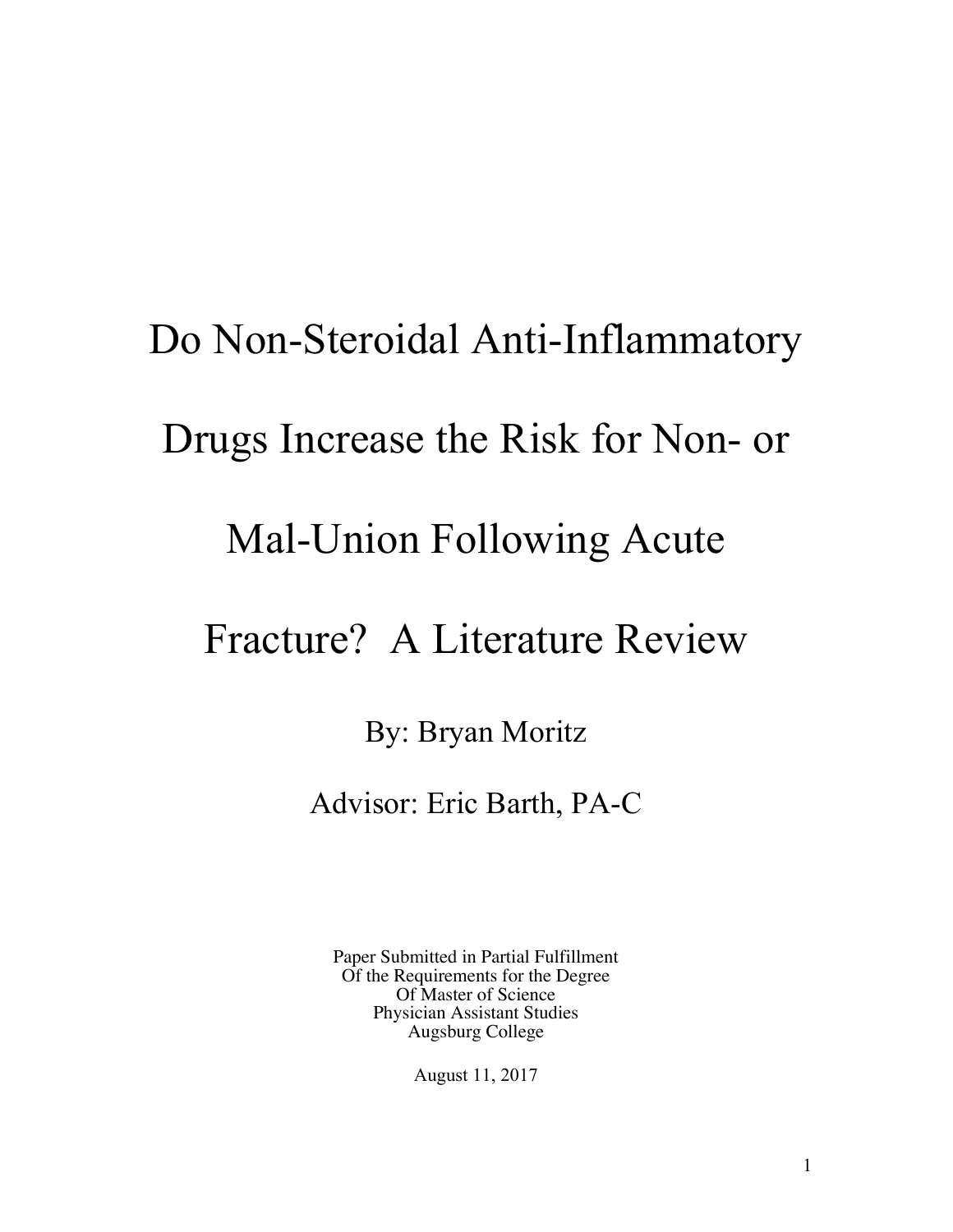#### **Introduction**

Fracture healing has been shown to be dependent on the inflammatory cascade  $1-4$ . Prostaglandins appear to have a particularly important role<sup>2</sup>. Several studies have looked at cyclo-oxygenase-1 (COX-1) and cyclo-oxygense-2 (COX-2) knockout mice and identified impaired fracture healing specifically in the COX-2 knockout mice<sup>1,2</sup>.

It has been hypothesized that based on this association between the COX-2 knockout animal models and impaired fracture healing, there could be a potentially negative impact on fracture healing with the concurrent use of non-steroidal antiinflammatory drugs (NSAID) for analgesia use due to their impact on the COX-1  $\&$ COX-2 enzymes. Several animal models have produced results that show impaired fracture healing with the use of various NSAID medications $^{1,5}$ .

NSAID medications are among the most commonly used analgesic medications world wide, and it was estimated in 2010 (updated 2015 data is expected to be published next year) that about 29 million adults in the United States regularly used NSAID medications at least three times per week for more than three months<sup>6</sup>. This was an increase of 41% from 2005 data $^{6}$ .

Other analgesic options in fracture healing include acetaminophen, tramadol and opiates. Acetaminophen's main limitation is with hepatic disease. However, opiates are widely known throughout the medical community as well as the general public regarding the epidemic of abuse. In 2012, there were 259 million opiate prescriptions in the United States<sup>7</sup>. This is enough to provide each adult one bottle of medication<sup>7</sup>.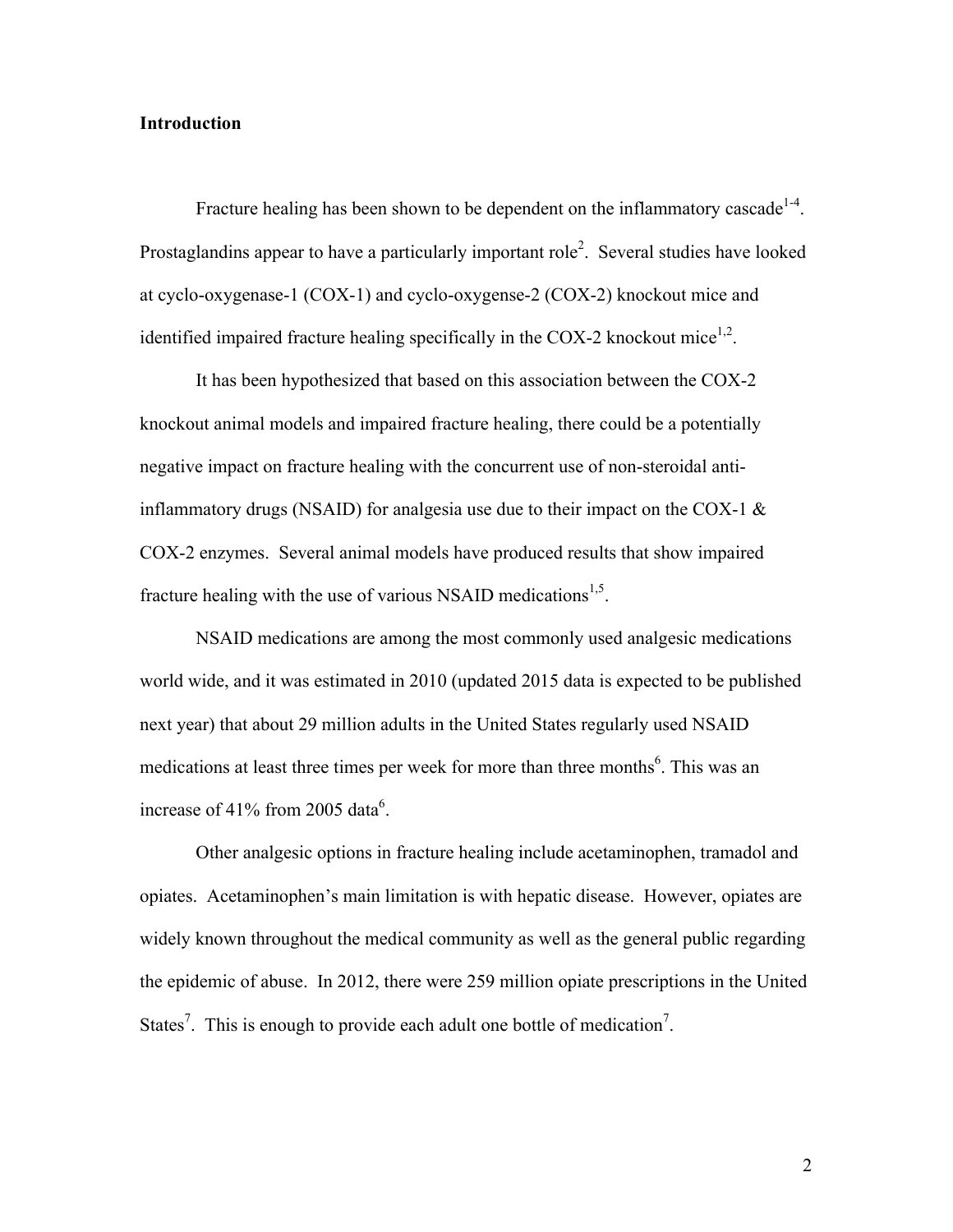In 2015, 20.5 million Americans over the age of 12 had a diagnosis of substance use disorder<sup>7</sup>. Of which, 2 million were related to prescription medications, including opiates, and almost 600,000 were related to heroin<sup>7</sup>. It is estimated that 4 out of 5 heroin users started by using prescription medications<sup>7</sup>. There were 20,000 lethal drug overdoses related prescription drugs and almost  $13,000$  related to heroin<sup>7</sup>. It is evident that medical providers have an integral role in reducing the number of opiate prescriptions through the use of alternative analgesic options.

The aim of this paper is to review the current literature on the potential risk between NSAID medication use in humans and the risk of non- or mal-union following acute fracture. It is important to have adequate evidence if we are to exclude the use of NSAID medications for their analgesic properties as that would likely increase the number of opiate prescriptions, which has obvious impacts on the current opiate epidemic. It is also an important topic as NSAID medications are a widely used over the counter analgesic option and therefore potentially an important educational topic between medical providers and their patients with fracture if there is found to be an increased risk for non- or mal-union.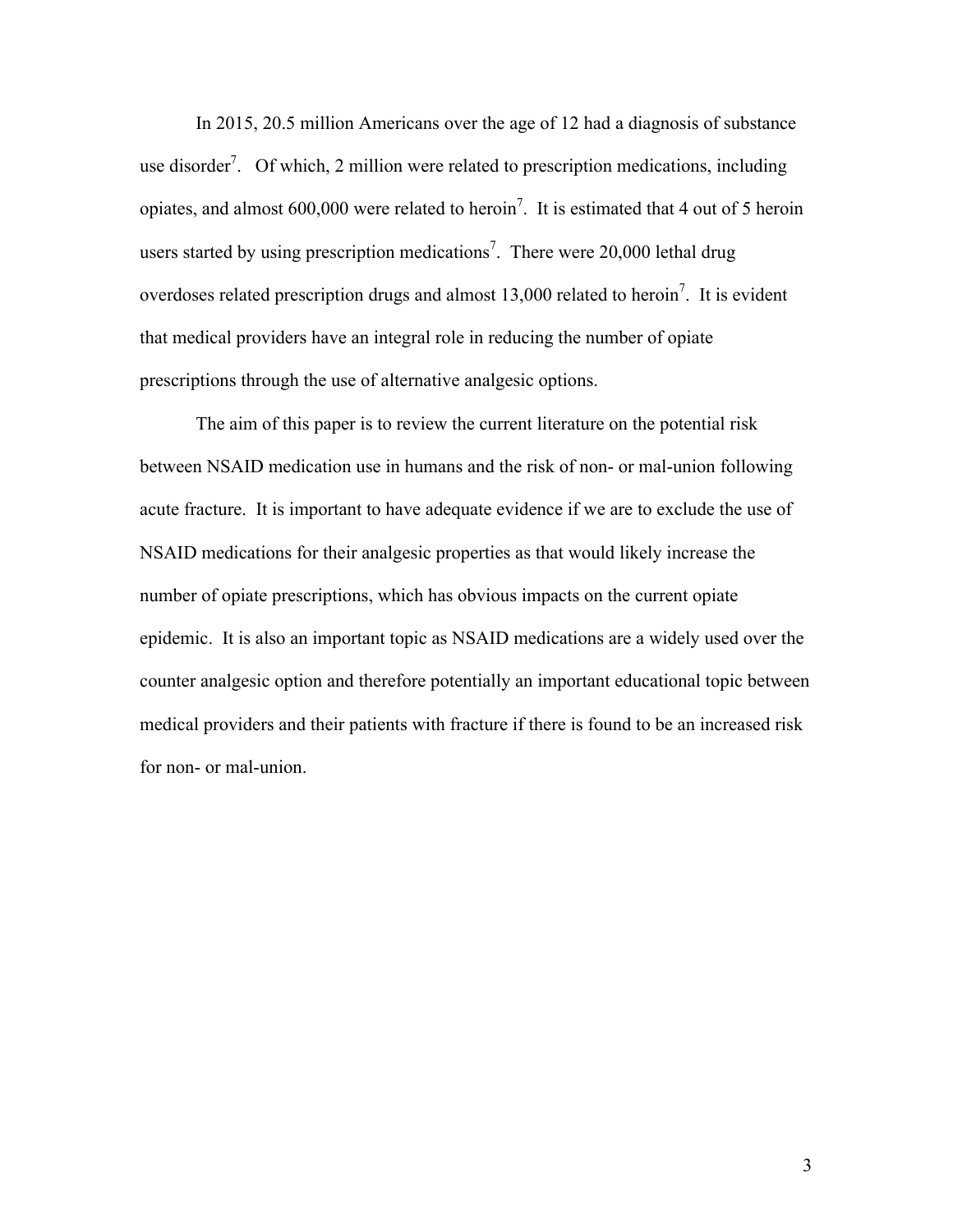#### **Background**

A retrospective case-control database review by Hernandez et al.<sup>8</sup> looked at 20 years worth of patient data (563 cases and 2,252 controls,  $n=2815$ <sup>8</sup>. They found that the use of NSAID medications within 12 months prior to fracture increased the odds developing non- or mal-union as well as delayed union (adjusted OR 2.5, 95% CI: 2.0-  $3.2$ <sup>8</sup> (Appendix Figure 1).

A retrospective cohort of 9.995 Medicare patients in the United States by Bhattacharyya et al.<sup>9</sup> looked at both NSAID medication and opiate exposure over 90 days post humeral shaft fracture. These findings showed that both NSAID medication and opiate exposure between days 0-30 and days 31-60 did not increase the risk of nonunion<sup>9</sup>. It wasn't until days 61-90 that exposure to either medication increased the risk of nonunion (NSAID: RR 3.9, 95% CI 2.0-6.2; opiate: RR 2.7, 95% CI 1.5-5.2)<sup>9</sup> (Appendix Figure 2).

A randomized, double-blind, clinical trial by Drendel et al.<sup>10</sup> followed 244 pediatric patients with an arm fracture for up to 4 years and looked at ibuprofen and acetaminophen with codeine as analgesic options and the risk of nonunion or refracture at the same site. They identified 4 patients (1.6%) with refracture, of which 3 were treated with acetaminophen and 1 was treated with ibuprofen<sup>10</sup>. They did not identify any fracture nonunions in their study<sup>10</sup>.

A retrospective study by Jeffcoach et al.<sup>11</sup> looked at NSAID medication use among long-bone fractures undergoing operative treatment (n=1,901; 42.1% femur, 23% tibia, and/or 22.5% humerus) and the risk for non- or mal-union. They identified 60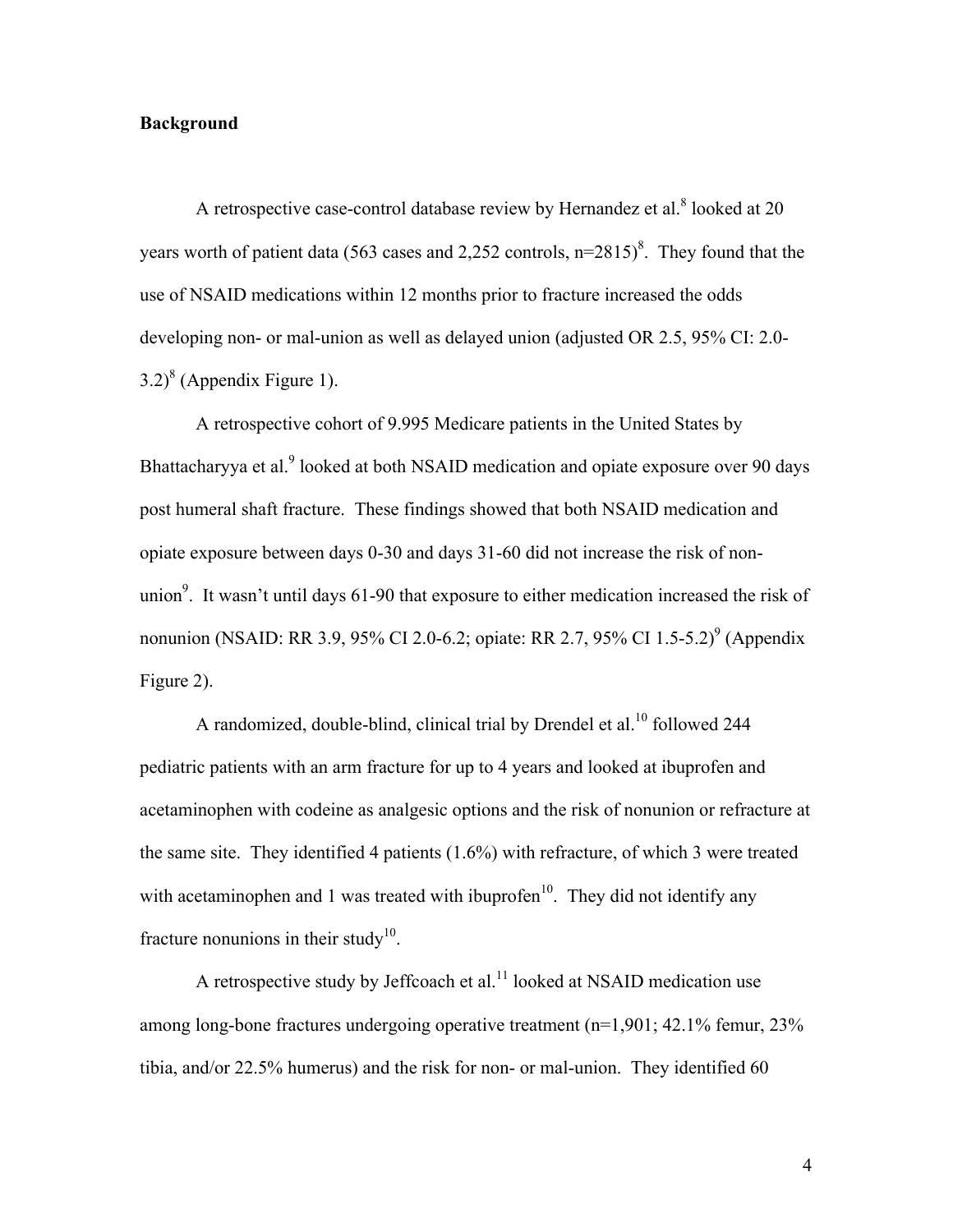patients (3.2%) with non- or mal-union and found that those receiving an NSAID medication (mainly ibuprofen and ketorolac) during the inpatient postoperative setting were more likely to have a complication (OR 2.17; 95% CI 1.15-4.1;  $p \le 0.016$ )<sup>11</sup> (Appendix Figure 3).

A retrospective study by Giannoudis et al.<sup>12</sup> compared 32 patients with diaphyseal fracture of the femur resulting in nonunion or appropriately healed fractures. They identified NSAID medication use (mainly ibuprofen and diclofenac), especially for longer than four weeks, as a predictor of increased odds of non-union (OR 10.74; 95% CI  $(3.55-33.23)^{12}$  (Appendix Figure 4).

A randomized double-blind placebo controlled trial by Adolphson et al.<sup>13</sup> looked at 42 postmenopausal women with displaced Colles' fracture and whether the use of NSAID medication (peroxicam) for 8 weeks affected the rate of recovery. They used radiographic examinations to measure bone mineral content and found no significant difference between those treated with NSAID medication versus those treated with placebo $^{13}$ .

A randomized double-blind trial by Davis et al.<sup>14</sup> in 1988 looked at 100 Colles' fractures treated with NSAID medication (flurbiprofen 50 mg TID) versus placebo. They found no difference in rates of non- or mal-union between the two groups $^{14}$ .

A retrospective case-controlled study by Chuang et al.<sup>15</sup> followed patients from Taiwan who underwent hip fracture surgery over a 15 year time period and their risk for a second hip fracture. They concluded that the higher the mean daily dose ( $p = 0.003$ ) as well as the longer time course  $(p < 0.001)$  of treatment with NSAID medications (ibuprofen, diclofenac, celecoxib) was associated with an increased risk of sustaining a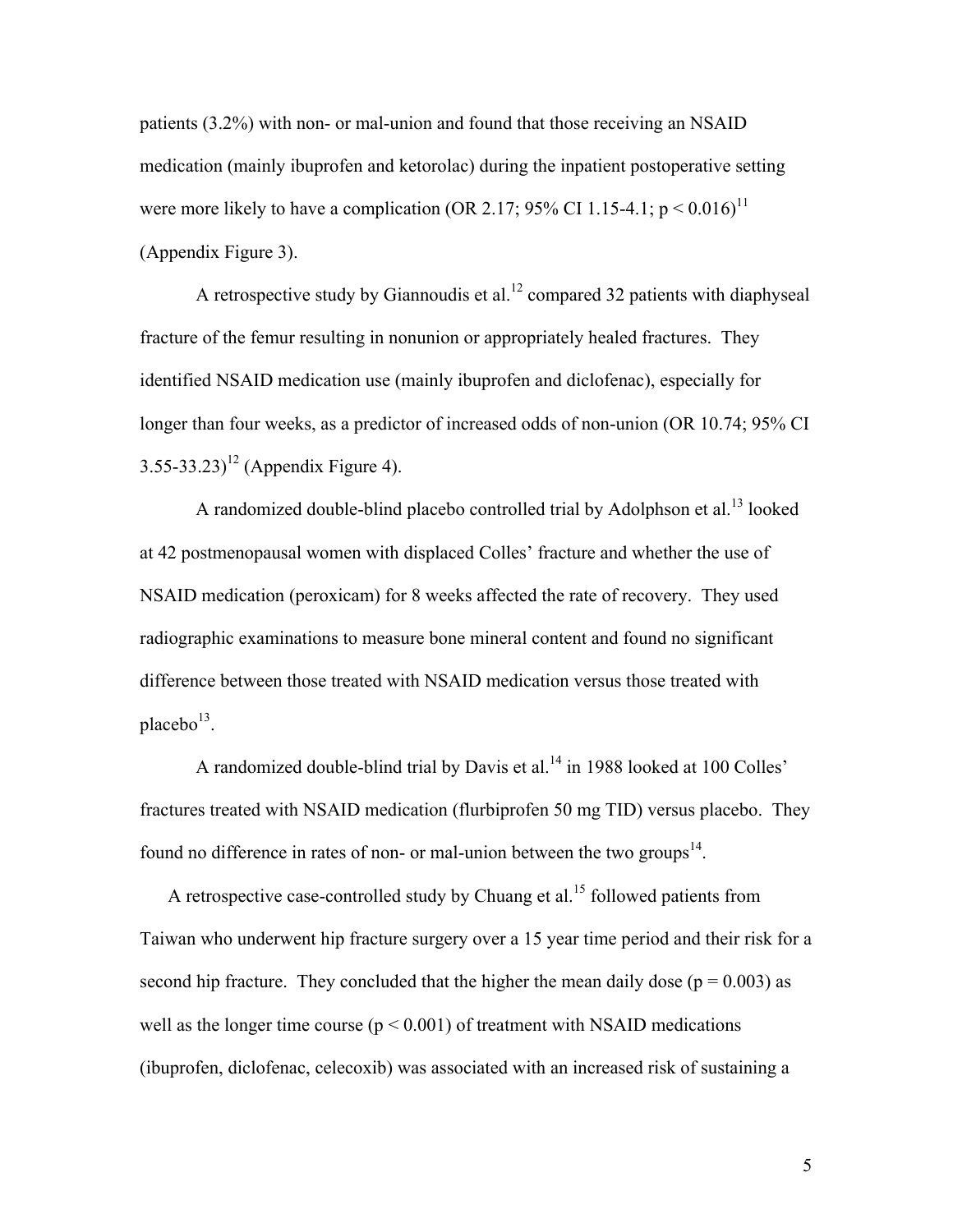second hip fracture<sup>15</sup>. This study also found similar results when looking at paracetamol use and increased dose ( $p = 0.026$  and  $p = 0.009$  respectively)<sup>15</sup> (Appendix Figure 5).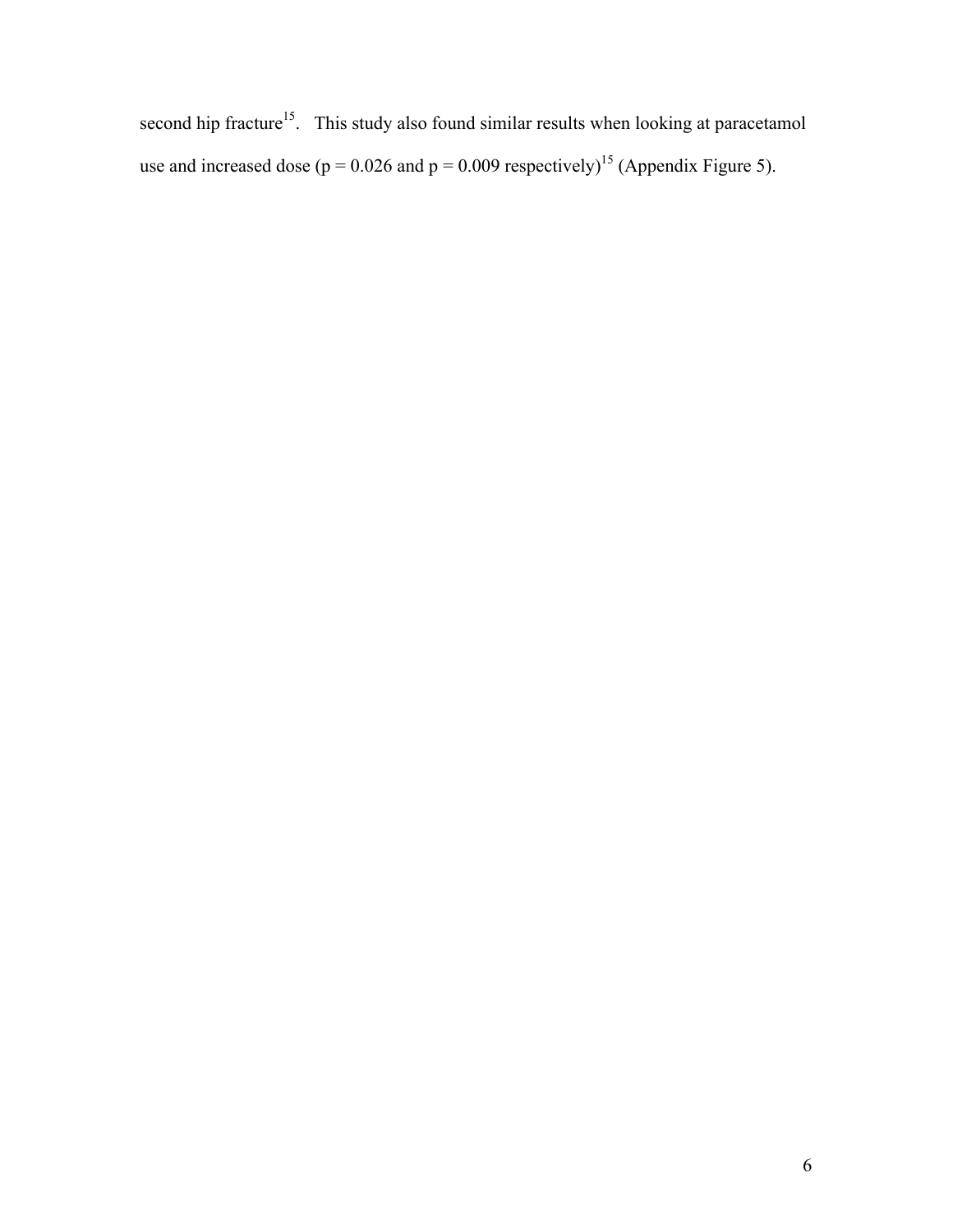#### **Methods**

The research topic presented here was conducted using a search of the PubMed database throughout the month of May 2017. The key search words utilized were: NSAID, non-steroidal anti-inflammatory drugs, fracture, non-union and mal-union. The goal of this particular study was to analyze human data regarding the use of NSAID medications following acute fracture and the potential risk of non- or mal-union. It was quickly noted that there is an overall lack of human clinical trials looking at this potential issue. Therefore, other review articles on the topic were reviewed as well for sources not identified through the above listed search methods to ensure adequate volume of material and data for comparison and analysis.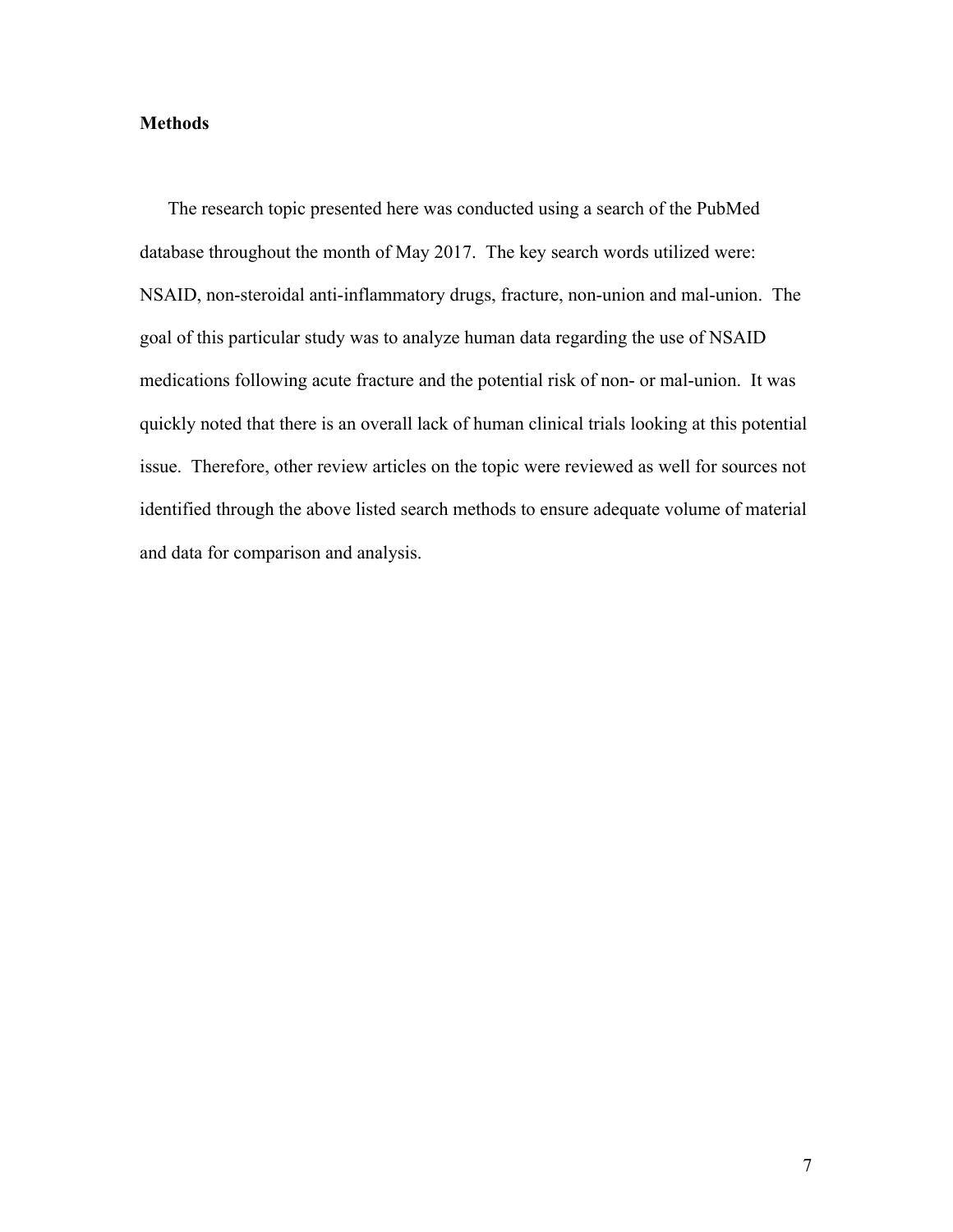#### **Discussion**

Data looking at the effects of the inflammatory process on osteoblasts and osteoclasts indicate a positive impact that prostaglandins have on promoting osteogenesis $1.5$ . However, human data is conflicting as noticed in the 8 human studies reviewed here – 3 studies found no statistically significant risk between NSAID medications and non- or mal-union<sup>10,13,14</sup>, while 5 studies found statistically significant risks $8,9,11,12,15$ . However, review, analysis and discussion of the data is necessary before a final conclusion can be made.

Most of these studies were conducted in a retrospective manner, which has many potential biases, namely the difficulty in predicting a cause and effect mechanism through this manner. The study conducted by Bhattacharyya et al.<sup>9</sup> had the largest number of subjects and they interestingly looked at specific time periods for NSAID medication use following acute fracture. With this interesting viewpoint, they identified that patients utilizing either NSAID medications or opiates for up to 3 months had a significant risk for non- or mal-union whereas either NSAID medications or opiates used for less than 2 months had no statistically significant risk. The authors of this study bring up an excellent question with this data in mind: could the data for the risk of NSAID medications and non- or mal-union reported in other studies simply be secondary to the pain associated with non- or mal-union necessitating increased use of analgesic options? This certainly seems plausible when considering that there is no known pharmacologic mechanism for opiates directly inhibiting osteogenesis.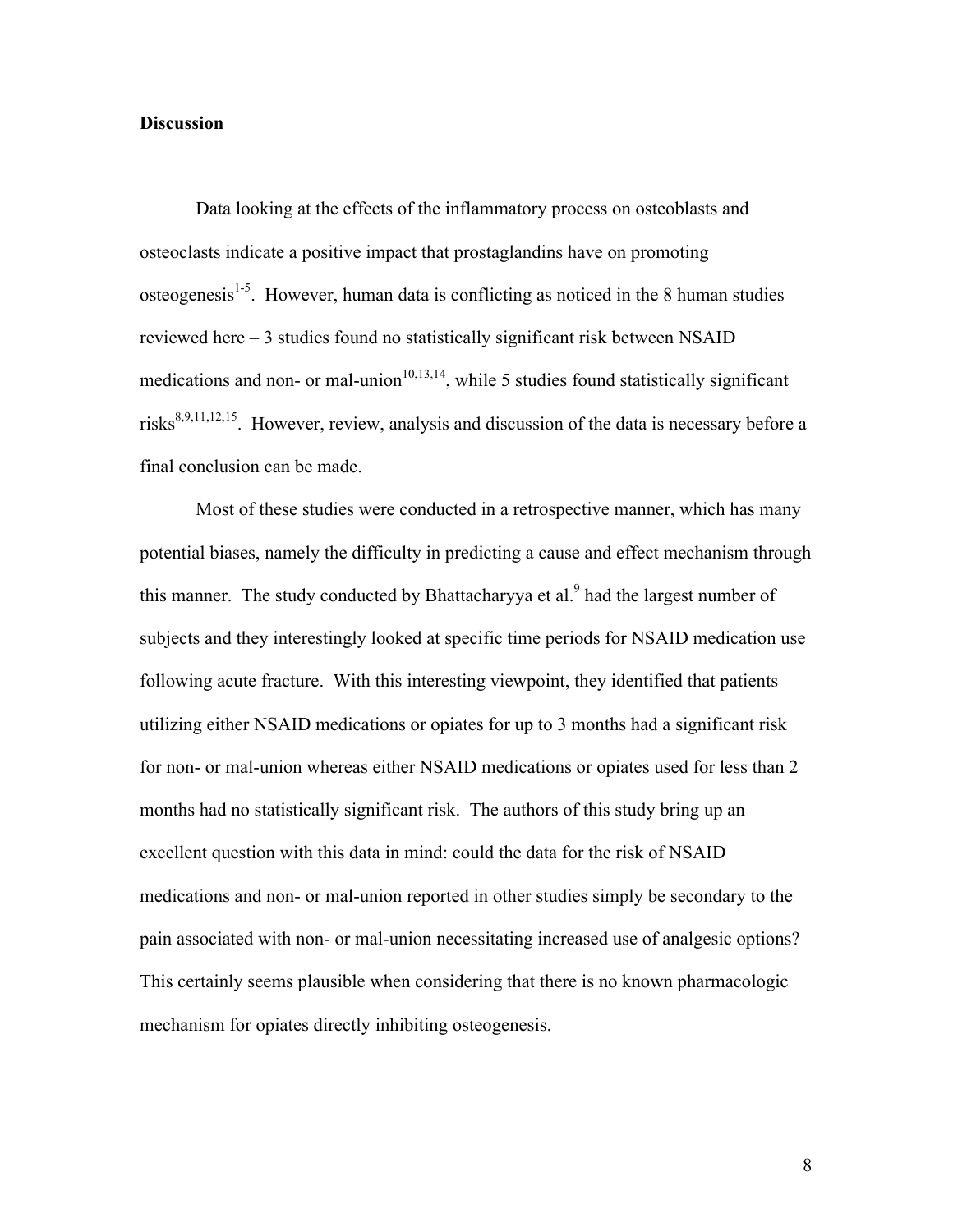With the results of Bhattacharyya et al. $9$  in mind, it is also helpful to consider the 15-year study presented by Chuang et al. $^{15}$  In their retrospective look at various medication exposures on the occurrence of a second hip fracture (although this is not a non- or mal-union, this is still helpful to answer the question posed for this research topic as a second fracture can be considered a marker for osteogenesis), the authors stated that NSAID medications do present a significant risk for a second hip fracture in both their abstract and well as conclusion statements. However, upon careful review of the data, it should be noted that paracetamol was also associated with a significant risk for a second hip fracture. Interestingly, the authors did not mention this important finding in their discussion nor their conclusion. Similar to opiates, paracetamol does not have a known pharmacologic mechanism that would inhibit osteogenesis. This strengthens the argument by Bhattacharyya et al.<sup>9</sup> that the association identified between NSAID medications and non- or mal-union could be secondary to increased pain from non- or mal-union necessitating analgesic therapy. Also of note, the conclusion by Chuang et al.<sup>15</sup> stating that NSAID medications as a whole have an impact on the risk for a second hip fracture was only true for diclofenac, ibuprofen and celecoxib. Naproxen, etodolac and rofecoxib were not found to have a statistically significant impact. Therefore the authors came to a drastic conclusion that is not fully supported by their data.

The results from Giannoudis et al.<sup>12</sup> also retrospectively found a statistically significant risk between NSAID medication use and non-union when used for greater than four weeks. Considering the combination of this study along with those from Bhattacharyya et al. $<sup>9</sup>$  and Chuang et al.<sup>15</sup>, there seems to be a potential protopathic bias</sup> between NSAID medication exposure and non- or mal-union. In discussing analgesic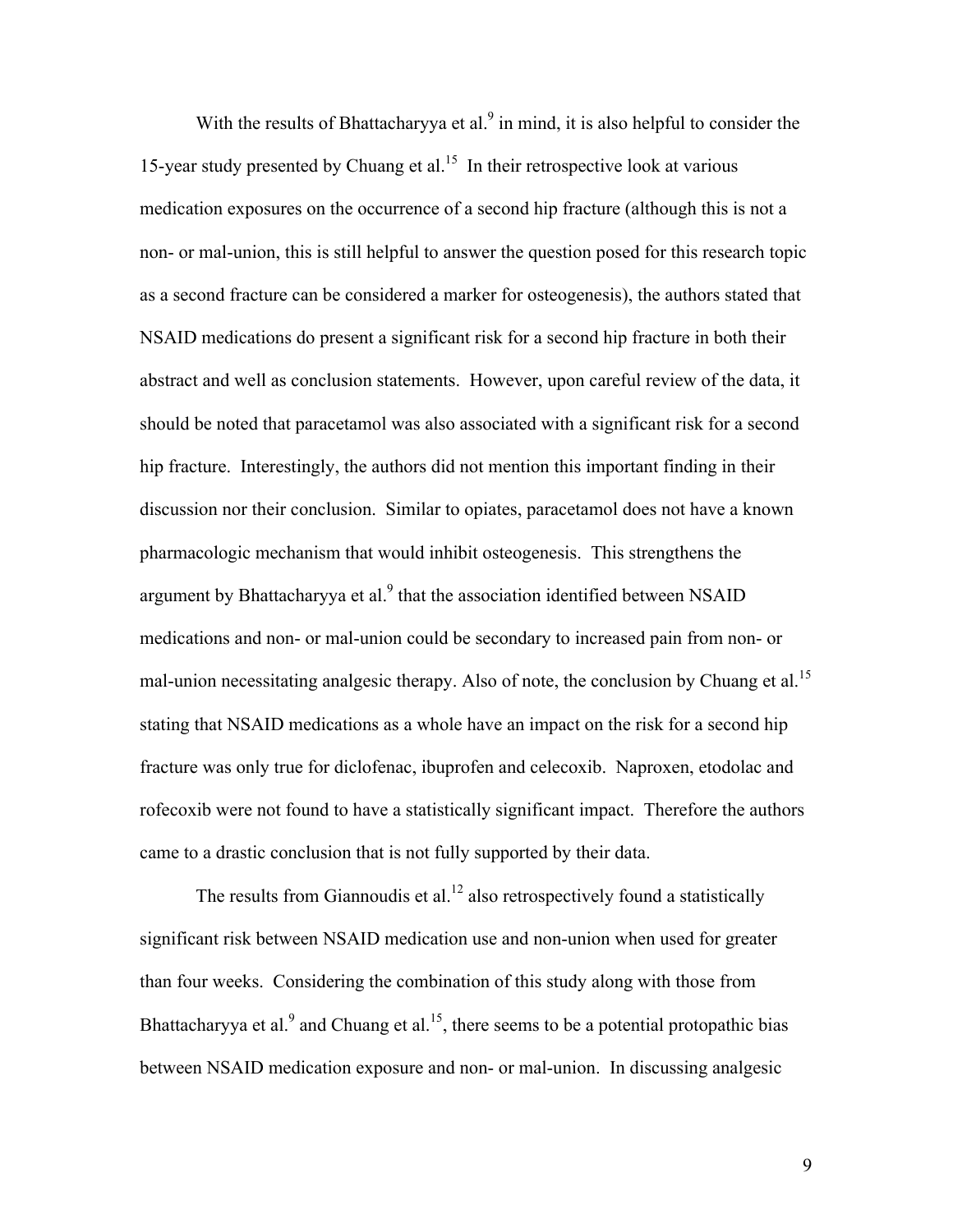pharmacotherapy with multiple orthopedic providers, the general consensus is the need for analgesic pharmacotherapy for at most a few weeks. Therefore the prolonged analgesic pharmacotherapy courses seen in the studies by Bhattachary va et al.<sup>9</sup> and Giannoudis et al.<sup>12</sup> are not typically experienced in general orthopedic practice.

Another interesting question to consider following these results from Bhattacharyya et al. $9$  and Giannoudis et al.<sup>12</sup> would be the impact that proper fracture immobilization would have on long-term analgesic therapy needs. This would seem to be a likely association considering the role that proper fracture immobilization has on pain levels, however, a PubMed search including fracture, immobilization, pain and analgesic did not identify any specific studies looking at the potential association between proper immobilization and long-term analgesic therapy needs.

The results published by Hernandez et al. $^8$  are an interesting way to look at the potential risks that NSAID medications may have on non- or mal-union. Their study's design was able to identify risk factors for non- or mal-union before the fracture ever occurred. This does strengthen the mechanistic, in vivo and animal model studies that point towards a risk for NSAID medication use and non- or mal-union. This is a very important variable considering the previously mentioned data from 2010 on the frequency of regular NSAID medication use among the United States population.

The results from Jeffcoach et al.<sup>11</sup> found a risk between NSAID medication and fracture complications (non- or mal-union, and infection) when exposure to NSAID medication occurred acutely in the inpatient setting following fracture onset. This does add strength to the data from Hernadez et al.<sup>8</sup> regarding NSAID medication exposure before fracture ever occurred. It seems plausible mechanistically that perhaps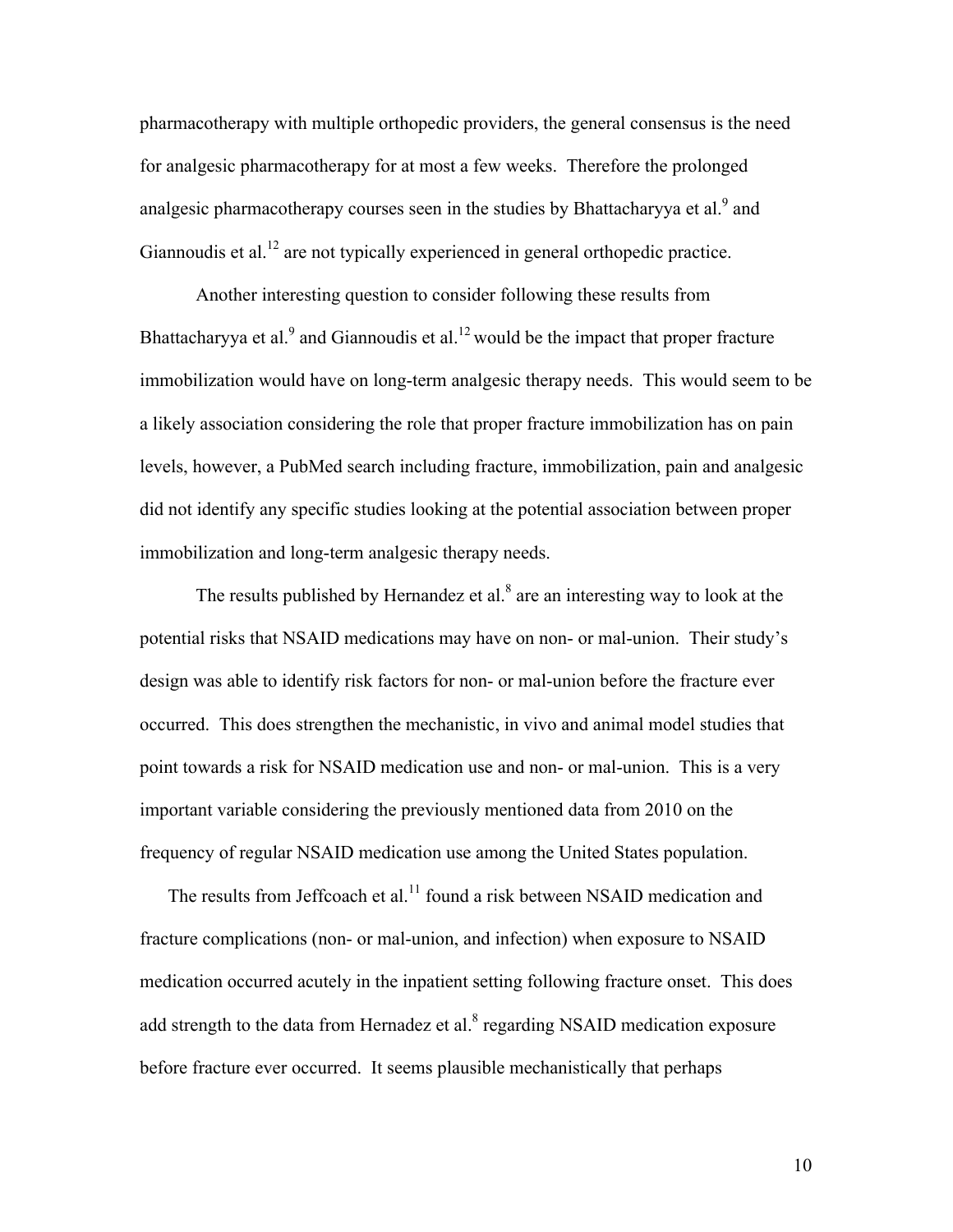osteogenesis occurring in normal day-to-day life is negatively impacted by NSAID medications and therefore could decrease overall bone mineral density, which in turn could lead to fracture complications. However, a PubMed search including NSAID, nonsteroidal anti-inflammatory drugs, osteoporosis and bone mineral density did not result in any studies reporting on this potential impact. Therefore, future studies are warranted to look into this potential mechanism. Another question that could be raised related to this search would be a potential association between chronic pain condition and reduced bone mineral density. Similarly, a PubMed search including chronic pain, bone mineral density and osteoporosis did not result in any studies reporting on this potential impact. This was discussed with an endocrinologist who was not aware of any data pertaining to this potential association.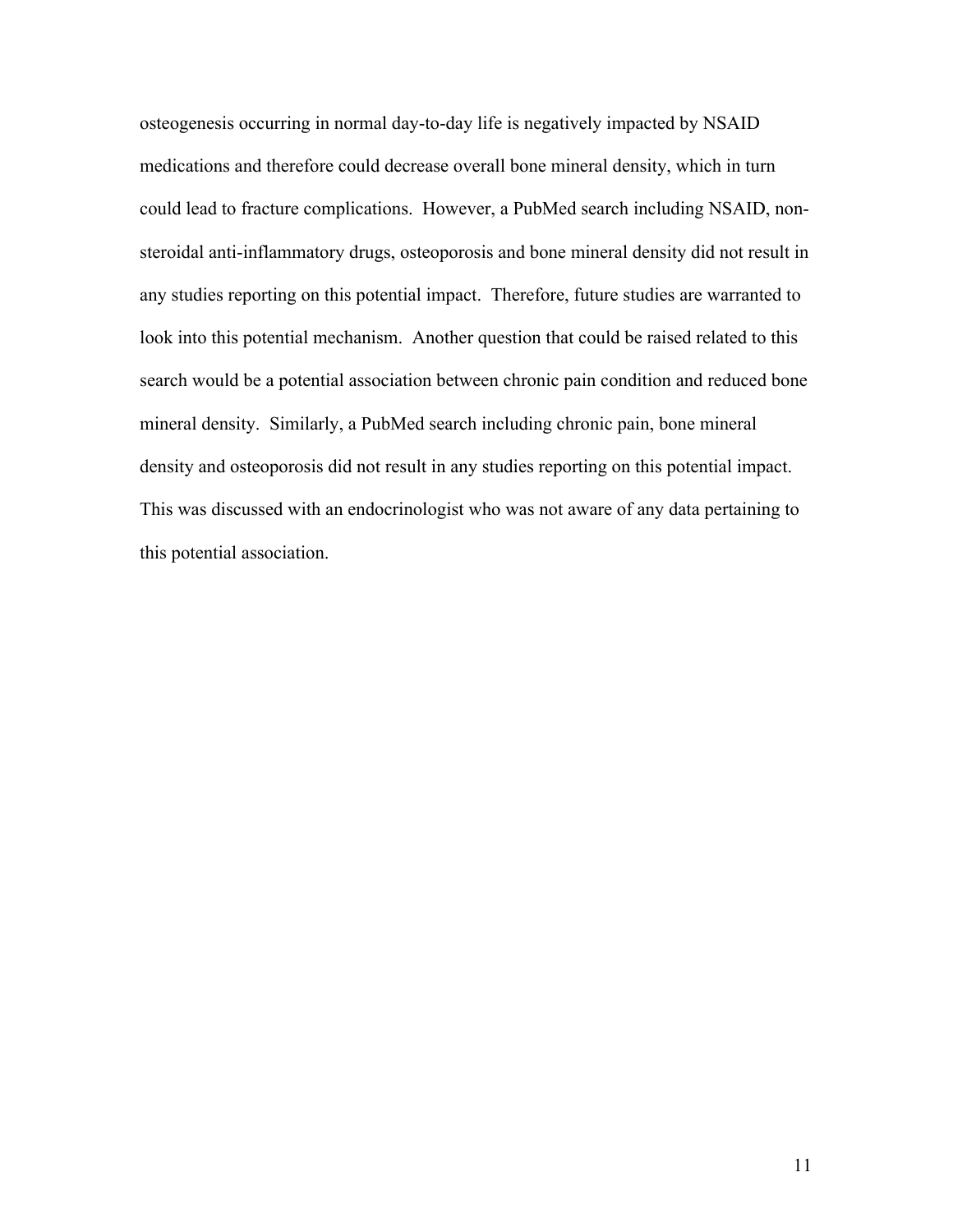#### **Conclusion**

Non- and mal-union following acute fracture has numerous impacts on quality of life and social issues (work productivity, family dynamics, etc.). Healthcare providers have an important role in assessing and managing various risks to decrease potential morbidity involved. The research question presented here, looking at NSAID medications as a possible risk factor for non- or mal-union, is an important topic for multiple reasons. First, NSAID medications are widely used both through prescriptions, and arguably more importantly over-the-counter. Secondly, if NSAID medications are to be avoided as an analgesic option following acute fracture, healthcare providers must utilize other analgesic options that have their own associated morbidity and mortality, namely the opiate epidemic.

NSAID medication use appears to have a mechanistic in-vivo and in-vitro animal risk for the development of non- and mal-union following fracture. However, human data is lacking to support total avoidance of this analgesic option for all patients. Based on the current literature review presented above, I recommend acetaminophen as first line analgesic therapy following acute fracture. Acetaminophen should be titrated as needed for pain control to the age-adjusted maximum recommended dose (ie. 4 grams per day for adults and 3 grams per day for geriatrics) before alternative analgesic options are introduced.

I recommend NSAID medications as second line analgesic therapy after reviewing pertinent patient comorbid conditions. Considering the mechanistic in-vivo and in-vitro animal data, it is recommended to avoid NSAID medication therapy in those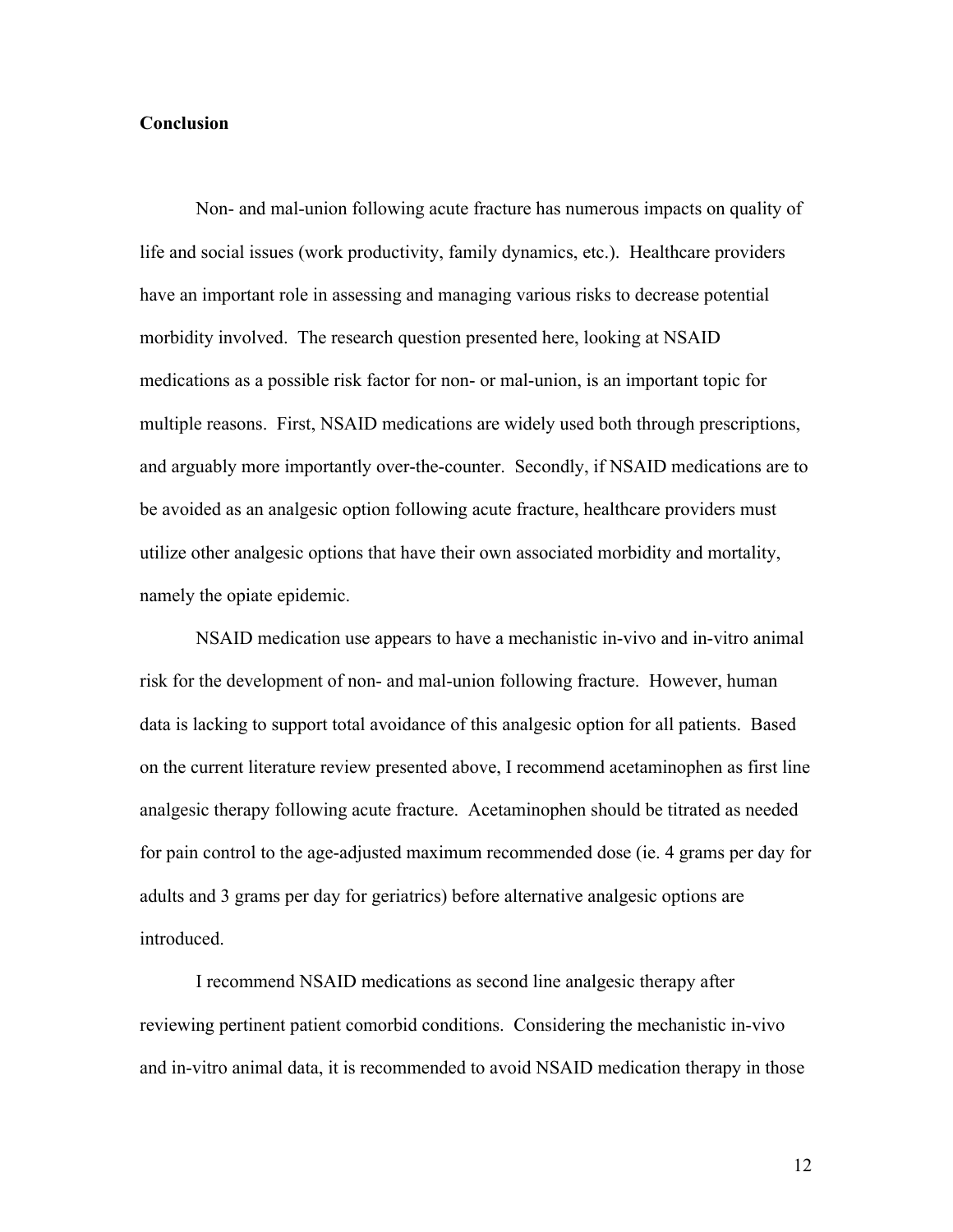with reduced bone mineral density risk factors including, but not limited to, endocrine disorders such as osteoporosis, hyperparathyroidism, hypercortisolism and hyperthyroidism; rheumatologic disorders requiring high-dose or long-term glucocorticoid therapy such rheumatoid arthritis, gout, and lupus; oncologic disorders such as multiple myeloma and bone related cancers; and gastrointestinal esophageal reflux disease with high-dose or long-term proton-pump inhibitor therapy. Other obvious limitations to NSAID medication therapy aside from reduced bone mineral density include cardiovascular, gastrointestinal ulcer and renal conditions. If co-morbid conditions are identified, I recommend tramadol or other opiates as second-line analgesic therapy. However, if co-morbid conditions that could negatively impact bone mineral density are ruled out, NSAID medications should be utilized as second-line analgesic therapy and titrated as needed for pain control to their respective pain dosing regimens (ie. ibuprofen 2400 mg or naproxen 1250 mg per day) before consideration of tramadol or other opiates as a third-line analgesic therapy.

Obviously, attention should also be given towards appropriate immobilization of acute fractures to aid in minimizing the risk of developing non- or mal-union issues. In discussion with several orthopedic providers, it was identified that appropriate immobilization of acute fractures is a primary means of reducing pain. It would be reasonable to identify patients that are requiring prolonged analgesic therapy for longer than three weeks as having potentially improper immobilization of the fracture and therefore need appropriate interventions.

Obviously, there is a need for future, well-designed studies that look prospectively at NSAID medication exposure following acute fracture and the risk of non- or mal-union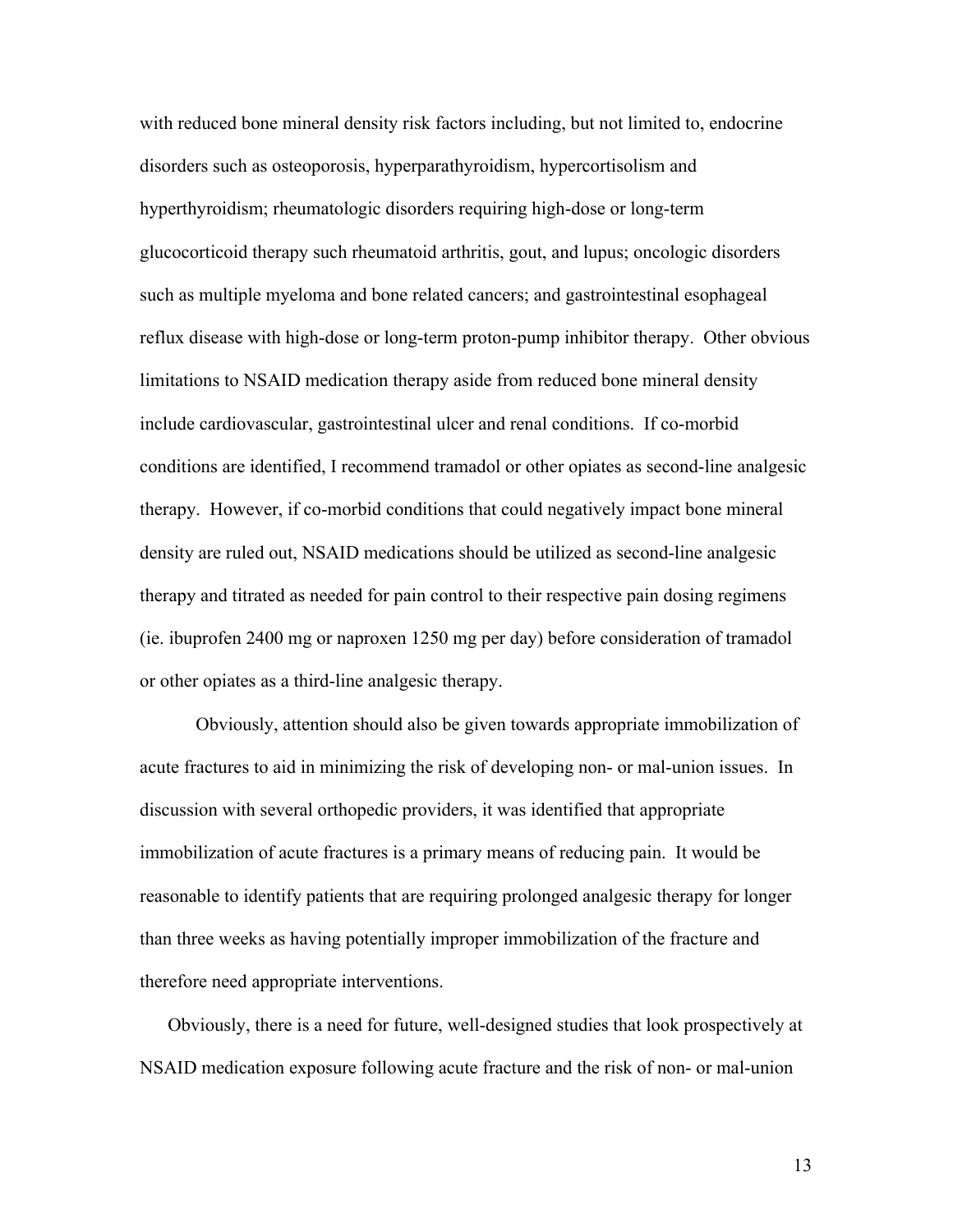issues. Other identified areas in need of research include potential associations between NSAID medications and chronic pain conditions as a risk factor for osteoporosis.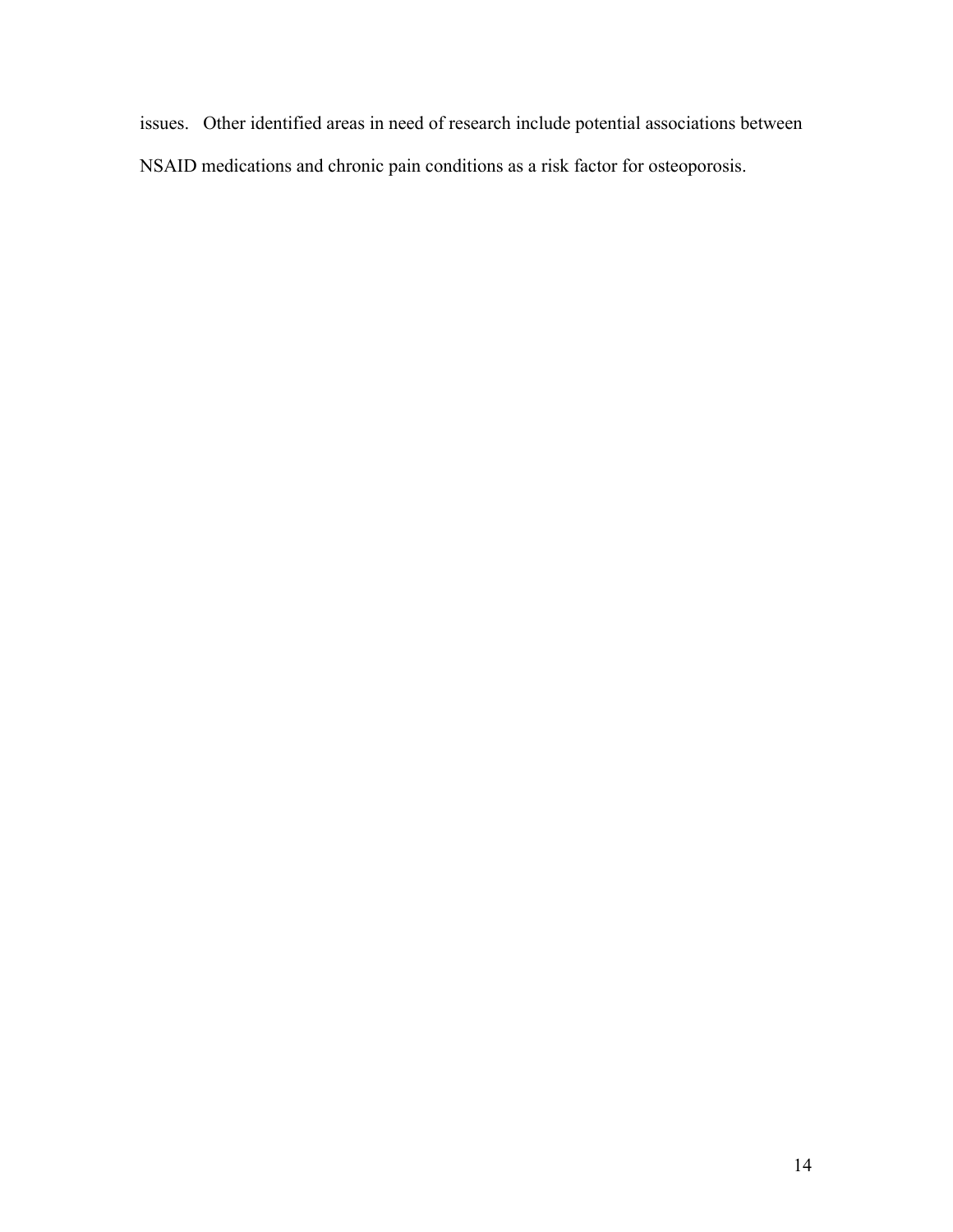#### **References**

- 1) Simon A, Manigrasso M, O'Connor P. Cyclo-oxygenase 2 function is essential for bone fracture healing. *Journal of Bone and Mineral Research.* 2002; 17(6): 963-976.
- 2) Zhang X, Schwarz E, Young D, Puzas E, Rosier R, O'Keefe R. Cyclooxygenase-2 regulates mesenchymal cell differentiation into the osteoblast lineage and is critically involved in bone repair. *Journal of Clinical Investigation.* 2002; 109(11): 1405-1415.
- 3) Weltin T, Caron M, Emans P, Janssen M, Sanen K, Coolsen M, Voss L, Surtel D, Cremers A, Voncken J, Rhijn L. Inhibition of cyclooxygenase-2 impacts chondrocyte hypertrophic differentiation during endochondral ossification. *European Cells and Materials.* 2011; 22: 420-437.
- 4) Lu L, Loi F, Nathan K, Lin T, Pajarinen J, Gibon E, Nabeshima A, Cordova L, Jamsen E, Yao Z, Goodman S. Pro-inflammatory M1 macrophages promote osteogenesis by mesenchymal stem cells via the cox-2-prostaglandin E2 pathway. *Journal of Orthopaedic Research: official publication of the Orthopaedic Research Society.* 2017.
- 5) Hatipoglu M, Inal S, Kabay S, Cayci M, Deger A, Kuru H, Altikat S, Akkas G. The influence of different nonsteroidal anti-inflammatory drugs on alveolar bone in rats: an experimental study. *Acta Stomatol Croat.* 2015; 49(4): 325-330.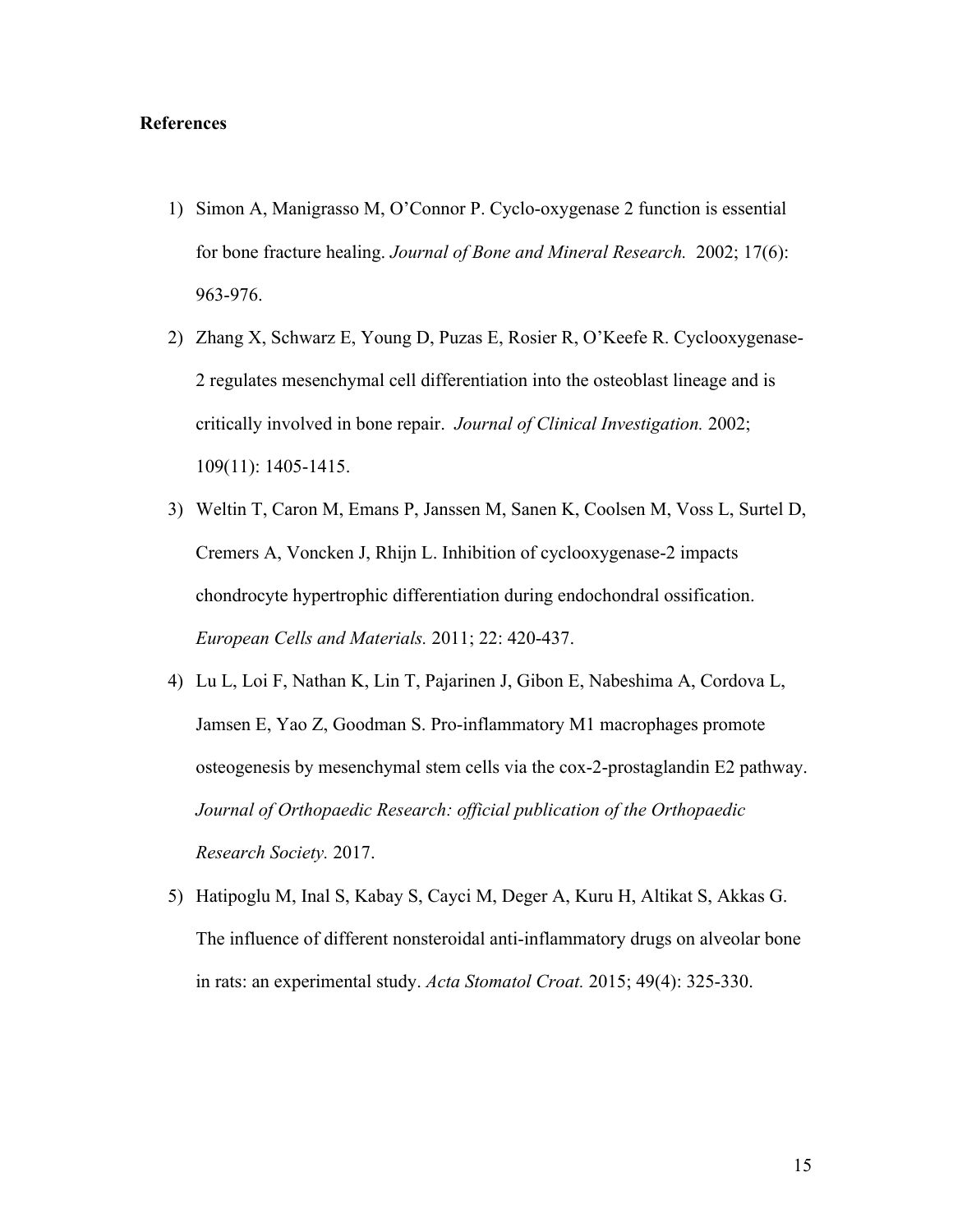- 6) Zhou Y, Boudreau D, Freedman A. Trends in the use of aspirin and nonsteroidal anti-inflammatory drugs in the general U.S. population. *Pharmacoepidemiology and Drug Safety.* 2014; 23(1): 43-50.
- 7) Opioid Addiction 2016 Facts & Figures. American Society of Addiction Medicine. http://www.asam.org/docs/default-source/advocacy/opioid-addictiondisease-facts-figures.pdf. 2016. Accessed April 15, 2017.
- 8) Hernandez R, Do T, Critchlow C, Dent R, Jick S. Patient-related risk factors for fracture-healing complications in the United Kingdom General Practice Research Database. *Acta Orthopaedica.* 2012; 83(6); 653-660.
- 9) Bhattacharyya T, Levin R, Vrahas M, Solomon D. Nonsteroidal Antiinflammatory drugs and nonunion of humeral shaft fractures. *Arthritis & Rheumatology.* 2005; 53(3); 364-367.
- 10) Drendel A, Gorelick M, Weisman S, Lyon R, Brousseau D, Kim M. A randomized clinical trial of ibuprofen versus acetaminophen with codeine for acute pediatric arm fracture pain. *Annals of Emergency Medicine.* 2009; 54(4); 553-560.
- 11)Jeffcoach D, Sams V, Lawson C, Enderson B, Smith S, Kline H, Barlow P, Wylie D, Krumenacker L, McMillen J, Pyda J, Daley B. Nonsteroidal anti-inflammatory drugs' impact on nonunion and infection rates in long-bone fractures. *Journal of Trauma and Acute Care Surgery.* 2014; 76(3); 779-783.
- 12) Giannoudis P, MacDonald D, Matthews S, Smith R, Furlong A, De Boer P. Nonunion of the femoral diaphysis: the influence of reaming and non-steroidal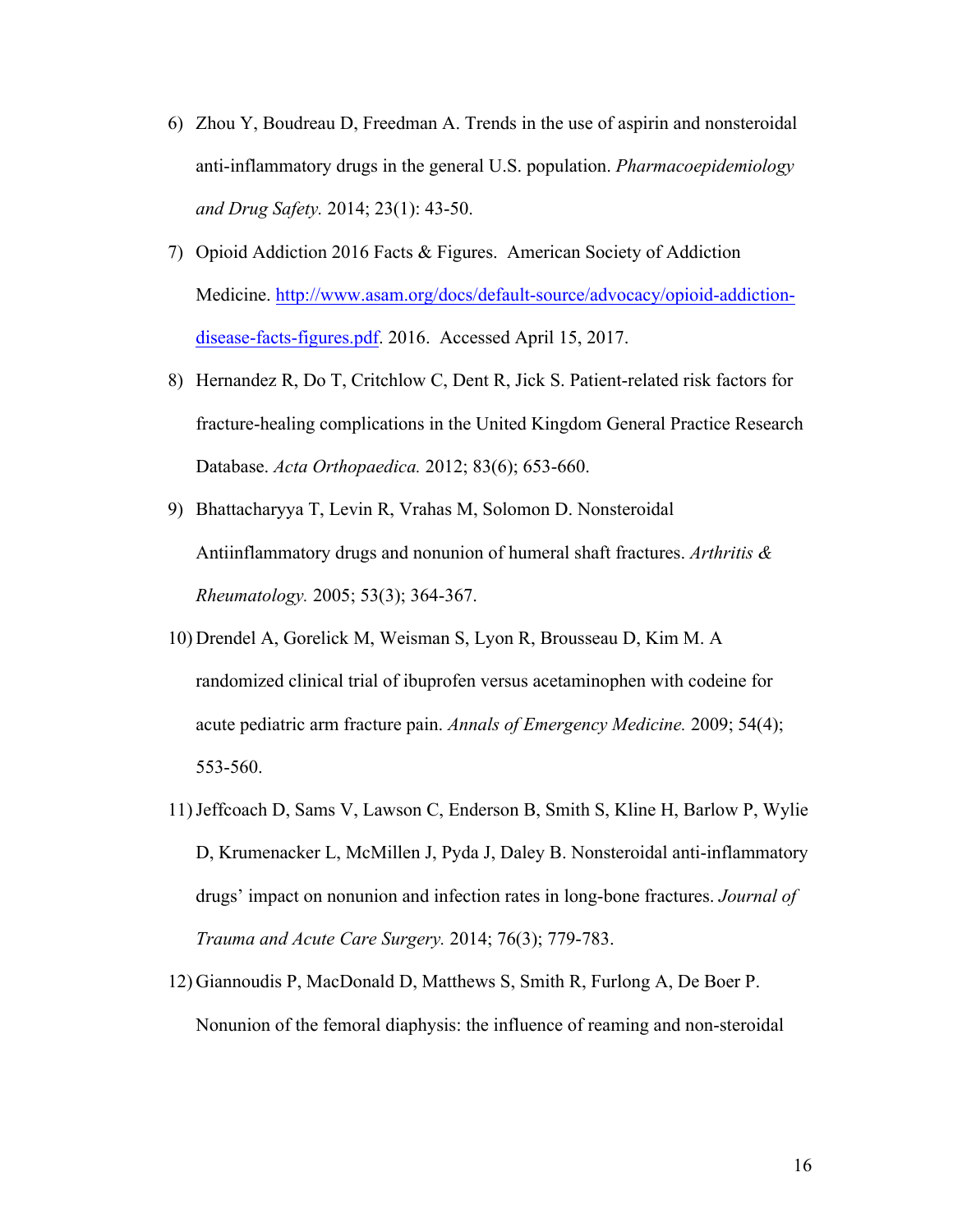anti-inflammatory drugs. *The British Editorial Society of Bone and Joint Surgery.* 2000; 82-B(5): 655-658.

- 13) Adolphson P, Abbaszadegan H, Jonsson U, Dalen N, Sjoberg H, Kalen S. No effects of piroxicam on osteopenia and recovery after colles' fracture. *Archives of Orthopaedic and Trauma Surgery.* 1993; 112: 127-130.
- 14) Davis T, Ackroyd C. Non-steroidal anti-inflammatory agents in the management of colles' fractures. *The British Journal of Clinical Practice.* 1988; 42(5): 184- 189.
- 15) Chuang P, Shen S, Yang T, Huang T, Huang K. Non-steroidal anti-inflammatory drugs and the risk of a second hip fracture: a propensity-score matching study. *BMC Musculoskeletal Disorders.* 2016; 17.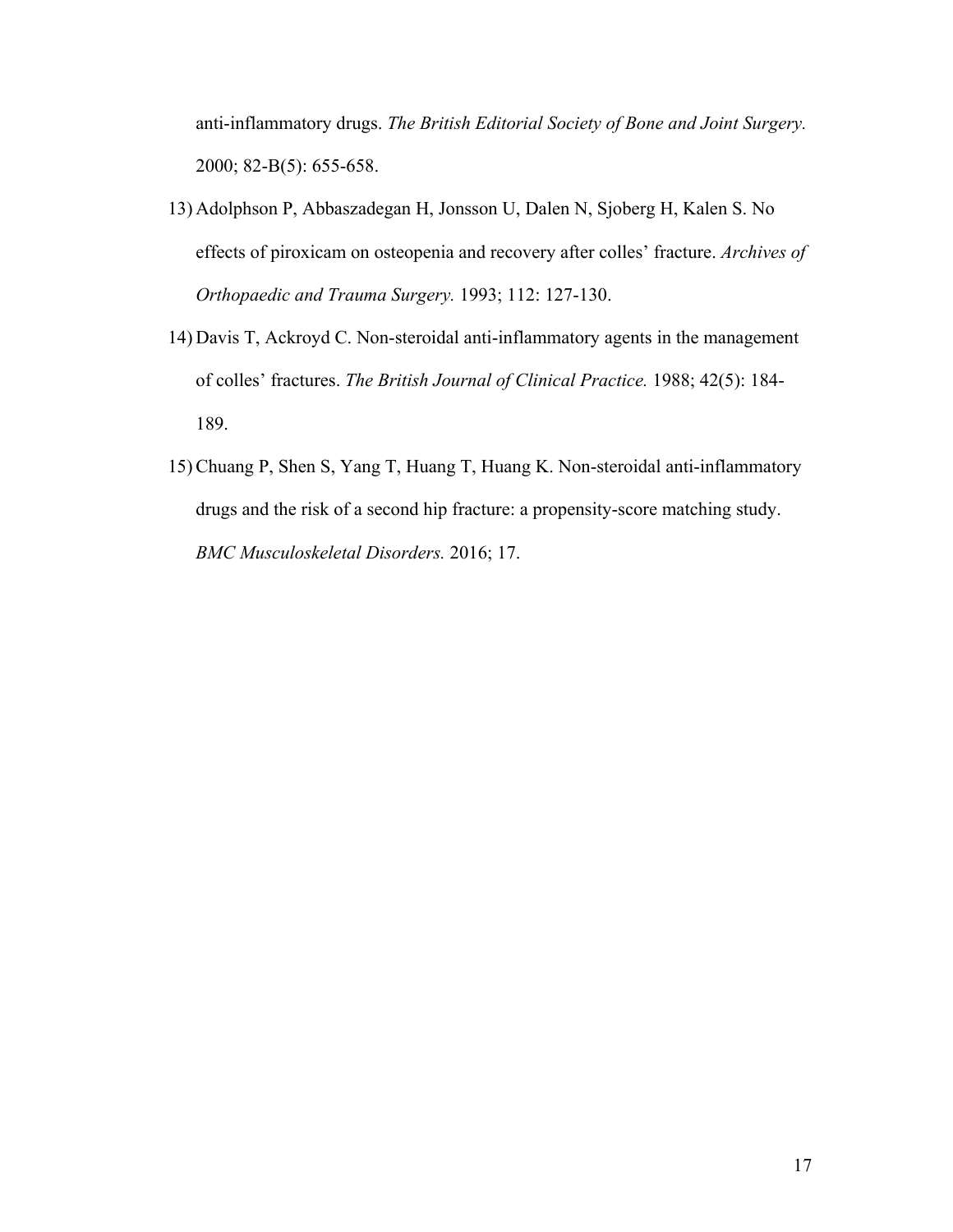#### **Appendix**

Figure 1

| Characteristic                    | Cases<br>$n = 401$ | <b>Nonunion</b><br>Controls<br>$n = 1,604$ | Adjusted <sup>a</sup> OR<br>(95% CI) |                | Malunion<br>Cases Controls<br>$n = 101$ $n = 404$ | Adjusted <sup>a</sup> OR<br>(95% CI) |                | Delayed union<br>$n = 61$ $n = 244$ | Cases Controls Adjusted <sup>a</sup> OR<br>(95% CI) |
|-----------------------------------|--------------------|--------------------------------------------|--------------------------------------|----------------|---------------------------------------------------|--------------------------------------|----------------|-------------------------------------|-----------------------------------------------------|
| <b>Sex</b>                        |                    |                                            |                                      |                |                                                   |                                      |                |                                     |                                                     |
| Male                              | 191                | 728                                        | 1.0                                  | 48             | 173                                               | 1.0                                  | 29             | 121                                 | 1.0                                                 |
| Female                            | 210                | 876                                        | $0.92(0.72 - 1.2)$                   | 53             | 231                                               | $0.83(0.51 - 1.4)$                   | 32             | 123                                 | $0.98(0.51 - 1.9)$                                  |
| Age quartiles b                   |                    |                                            |                                      |                |                                                   |                                      |                |                                     |                                                     |
| $18 - 29$                         | 81                 | 355                                        | 1.0                                  | 22             | 85                                                | 1.0                                  | 8              | 48                                  | 1.0                                                 |
| $30 - 49$                         | 122                | 439                                        | $1.0$ $(0.75 - 1.4)$                 | 30             | 108                                               | $0.89(0.44 - 1.8)$                   | 31             | 76                                  | 1.8<br>$(0.68 - 4.8)$                               |
| $50 - 64$                         | 110                | 365                                        | $0.99(0.69 - 1.4)$                   | 25             | 98                                                | $0.71(0.35 - 1.5)$                   | 16             | 56                                  | $1.2$ $(0.41 - 3.6)$                                |
| 65-79                             | 88                 | 445                                        | $0.69(0.46 - 1.0)$                   | 24             | 113                                               | $0.64(0.30-1.4)$                     | 6              | 64                                  | $0.38(0.10-1.4)$                                    |
| BMI category <sup>c</sup>         |                    |                                            |                                      |                |                                                   |                                      |                |                                     |                                                     |
| < 18.5                            | 8                  | 32                                         | $0.95(0.42 - 2.2)$                   | $\mathbf{1}$   | 8                                                 | $0.44(0.05 - 3.9)$                   | $\overline{2}$ | 9                                   | $(0.18 - 6.1)$<br>1.0 <sub>1</sub>                  |
| $18.5 - 24$                       | 137                | 502                                        | 1.0                                  | 33             | 120                                               | 1.0                                  | 15             | 80                                  | 1.0                                                 |
| $25 - 30$                         | 99                 | 327                                        | $1.1$ $(0.81 - 1.5)$                 | 25             | 90                                                | $1.0$ $(0.56 - 2.0)$                 | 18             | 58                                  | 1.8<br>$(0.74 - 4.1)$                               |
| > 30                              | 42                 | 164                                        | $0.80(0.54 - 1.2)$                   | 14             | 36                                                | $1.4(0.61 - 3.2)$                    | 12             | 27                                  | 2.0<br>$(0.76 - 5.4)$                               |
| <b>Unknown</b>                    | 115                | 579                                        | $0.72(0.53 - 0.98)$                  | 28             | 150                                               | $0.57(0.30-1.1)$                     | 14             | 70                                  | 1.1<br>$(0.45 - 2.7)$                               |
| Smoking status                    |                    |                                            |                                      |                |                                                   |                                      |                |                                     |                                                     |
| Never                             | 158                | 680                                        | 1.0                                  | 50             | 178                                               | 1.0                                  | 30             | 95                                  | 1.0                                                 |
| Former                            | 65                 | 174                                        | $1.7$ $(1.2 - 2.4)$                  | 12             | 37                                                | $1.1$ $(0.52 - 2.4)$                 | $\overline{7}$ | 42                                  | $0.66(0.25 - 1.7)$                                  |
| Current                           | 108                | 391                                        | $(0.86 - 1.5)$<br>1.1                | 27             | 97                                                | $0.89(0.51 - 1.6)$                   | 18             | 68                                  | $0.84(0.41 - 1.7)$                                  |
| <b>Unknown</b>                    | 70                 | 359                                        | $0.76(0.53 - 1.1)$                   | 12             | 92                                                | $0.36(0.17 - 0.78)$                  | 6              | 39                                  | $0.49(0.17 - 1.4)$                                  |
| Drinking status c                 |                    |                                            |                                      |                |                                                   |                                      |                |                                     |                                                     |
| Never                             | 51                 | 182                                        | 1.0                                  | 11             | 54                                                | 1.0                                  | 8              | 20                                  | 1.0                                                 |
| Former                            | 4                  | 14                                         | $0.65(0.20 - 2.1)$                   | $\overline{2}$ | 5                                                 | $2.6$ $(0.44 - 16)$                  | $\bf{0}$       | $\mathbf{1}$                        | Too few cases                                       |
| Current                           | 223                | 850                                        | $0.89(0.62 - 1.3)$                   | 69             | 205                                               | $1.7$ $(0.78 - 3.6)$                 | 45             | 161                                 | $0.87(0.33 - 2.3)$                                  |
| <b>Unknown</b>                    | 123                | 558                                        | $0.79(0.52 - 1.2)$                   | 19             | 140                                               | $0.51(0.21 - 1.3)$                   | 8              | 62                                  | $0.38(0.11 - 1.4)$                                  |
| Comorbidities                     |                    |                                            |                                      |                |                                                   |                                      |                |                                     |                                                     |
| Any malignant cancer              | 23                 | 100                                        | $1.0$ $(0.62 - 1.6)$                 | 6              | 19                                                | $1.4$ $(0.50 - 3.8)$                 | 1              | 17                                  | $0.29(0.04 - 2.4)$                                  |
| <b>Type-I diabetes</b>            | 18                 | 31                                         | $2.4$ $(1.3-4.3)$                    | 4              | 8                                                 | $2.1$ (0.58-7.2)                     | 1              | 3                                   | $1.3$ $(0.12 - 15)$                                 |
| <b>Type-II diabetes</b>           | 17                 | 32                                         | $2.2$ $(1.2 - 4.0)$                  | 4              | 11                                                | $1.5$ $(0.46 - 4.7)$                 | 4              | 5                                   | $5.8$ $(1.2-29)$                                    |
| Osteoporosis                      | 15                 | 60                                         | 1.1<br>$(0.61 - 2.0)$                | 1              | 11                                                | $0.41(0.05 - 3.3)$                   | $\overline{2}$ | 16                                  | $0.72(0.14 - 3.6)$                                  |
| Hypothyroidism                    | 16                 | 60                                         | 1.1<br>$(0.64 - 2.0)$                | 3              | 19                                                | $0.68(0.18 - 2.6)$                   | 2              | 6                                   | $1.5$ $(0.26 - 8.7)$                                |
| Rheumatoid arthritis <sup>c</sup> | 18                 | 31                                         | $2.1$ $(1.1-3.9)$                    | 1              | 9                                                 | $0.35(0.04 - 2.8)$                   | $\mathbf 0$    | з                                   | Too few cases                                       |
| Peripheral vascular disease       | 3                  | 14                                         | Too few cases                        | 1              | $\overline{2}$                                    | $2.6$ $(0.22 - 31)$                  | 0              | $\overline{2}$                      | Too few cases                                       |
| <b>Medication use</b>             |                    |                                            |                                      |                |                                                   |                                      |                |                                     |                                                     |
| Any steroids <sup>c</sup>         | 44                 | 143                                        | $1.3$ $(0.87-1.8)$                   | 8              | 33                                                | $0.79(0.34 - 1.8)$                   | 6              | 26                                  | $0.85(0.30 - 2.4)$                                  |
| Any NSAIDs <sup>d</sup>           | 164                | 350                                        | $2.5$ $(2.0-3.2)$                    | 38             | 87                                                | $2.7$ $(1.6-4.6)$                    | 25             | 46                                  | $2.9$ $(1.5-5.8)$                                   |
| Anticonvulsants                   | 11                 | 45                                         | $0.94(0.48 - 1.8)$                   | 4              | 17                                                | $0.89(0.28 - 2.8)$                   | $\overline{1}$ | 13                                  | $0.27(0.03 - 2.1)$                                  |
| Hormone therapy                   | 22                 | 56                                         | $1.6$ $(0.92 - 2.7)$                 | 4              | 16                                                | $1.0$ $(0.32 - 3.4)$                 | $\overline{2}$ | 8                                   | $0.76(0.14 - 4.0)$                                  |
| <b>Thyroid hormone therapy</b>    | 17                 | 66                                         | $1.1$ $(0.63 - 1.9)$                 | 4              | 19                                                | $0.95(0.29 - 3.1)$                   | $\overline{2}$ | 5                                   | $2.2$ $(0.35 - 14)$                                 |
| Bone-loss therapy                 | 18                 | 61                                         | $1.4$ $(0.79 - 2.5)$                 | 3              | 16                                                | $0.84(0.22 - 3.1)$                   | 3              | 15                                  | $1.0$ $(0.23 - 4.6)$                                |
| Anticoagulants <sup>c</sup>       | 4                  | 28                                         | $0.82(0.28 - 2.4)$                   | $\overline{2}$ | $\overline{7}$                                    | $1.2$ $(0.24 - 6.4)$                 | $\overline{2}$ | 4                                   | $2.8$ $(0.31 - 25)$                                 |
| Antibiotics <sup>c</sup>          | 157                | 605                                        | $0.96(0.76 - 1.2)$                   | 46             | 147                                               | $1.4$ $(0.87 - 2.2)$                 | 21             | 82                                  | $0.77(0.41 - 1.5)$                                  |
| Chemotherapy                      |                    |                                            |                                      |                |                                                   |                                      |                |                                     |                                                     |
| <b>Falls</b>                      | 20                 | 72                                         | $1.2$ $(0.72 - 2.1)$                 | 5              | 15                                                | $1.4(0.46-4.1)$                      | $\overline{2}$ | 16                                  | $0.74(0.15 - 3.6)$                                  |
| Motor vehicle accident            | 8                  | 14                                         | $2.3$ $(0.96 - 5.7)$                 | $\bf{0}$       | $\overline{2}$                                    | Too few cases                        | 4              | 3                                   | $7.4(1.4-39)$                                       |

a All odds ratios were adjusted for age and sex.<br> **b** Also adjusted for smoking and NSAIDs.<br> **c** Also adjusted for NSAIDs.<br> **d** Also adjusted for steroids.

Figure 2

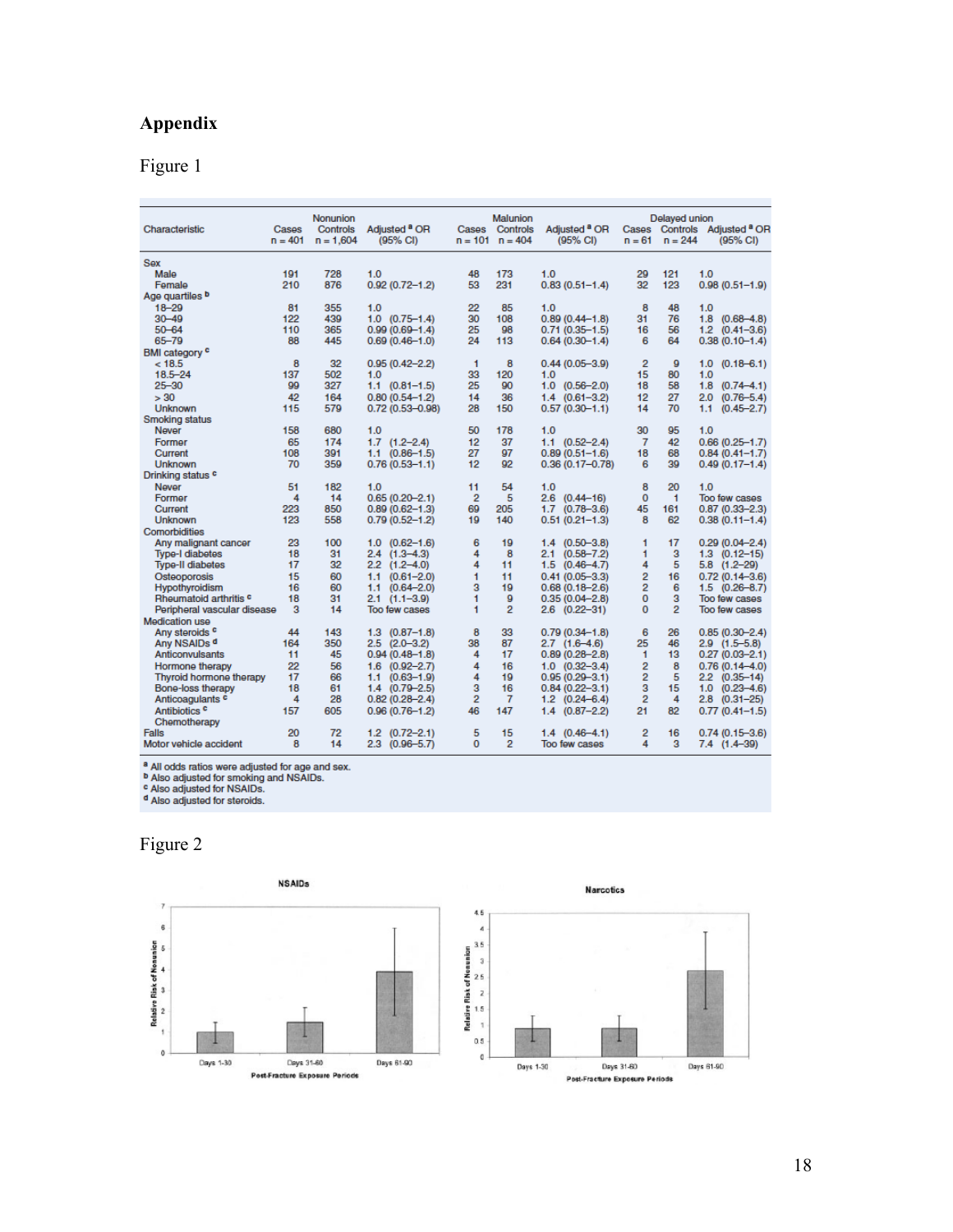#### Figure 3

|                    | <b>Adjusted</b> | 95% CI |              |         |
|--------------------|-----------------|--------|--------------|---------|
| <b>Variable</b>    | $OR*$           | Lower  | <b>Upper</b> | P       |
| <b>NSAID</b> use   | 2.17            | 1.15   | 4.10         | 0.016   |
| <b>Tobacco use</b> | 3.19            | 1.84   | 5.53         | < 0.001 |
| Open fracture      | 3.11            | 1.60   | 6.03         | 0.001   |
| Fall injury        | 0.37            | 0.17   | 0.79         | 0.011   |
| MVC injury         | 0.51            | 0.27   | 0.96         | 0.037   |
| <b>ISS</b>         | 1.01            | 0.99   | 1.04         | 0.380   |

 $^\bullet$  Adjusted OR, odds of complication occurrence adjusting for NSAID use, ISS, to<br>bacco use, open fracture, fall injury, and MVC injury.

#### Figure 4

#### Table V. Predictors of primary interest for nonunion

| <b>Predictor</b> | Odds ratio (95% CI)   | p value |
|------------------|-----------------------|---------|
| Reaming          | $1.83$ (0.68 to 5.19) | 0.275   |
| Smoking          | 2.29 (0.85 to 6.08)   | 0.107   |
| <b>NSAIDs</b>    | 10.74 (3.55 to 33.23) | 0.000   |

#### Figure 5

|                               |  | Table 2 Medication use (paracetamol, dexamethasone, and |  |
|-------------------------------|--|---------------------------------------------------------|--|
| NSAIDs) in Cases and Controls |  |                                                         |  |

| Variables                  | Cases $(n=94)$ | Controls $(n = 461)$ | P Value              |
|----------------------------|----------------|----------------------|----------------------|
| Paracetamol no. (%)        | 34 (35.8)      | 83 (18.1)            | $0.025$ <sup>*</sup> |
| MDD <sup>*</sup> , mg (SD) | 605.6 (103.4)  | 4960 (127.9)         | $0.009$ <sup>*</sup> |
| Aspirin, no. (%)           | 9 (99)         | 46 (10.0             | 0.491                |
| MDD, mq(SD)                | 105.6 (57.9)   | 1012 (53.9)          | 0.569                |
| Didofenac, no. (%)         | 39 (41.7)      | 71 (15.4)            | $< 0.001$ *          |
| MDD, mq(SD)                | 206.9 (59.4)   | 116.1 (99.1)         | $< 0.001$ *          |
| buprofen, no. (%)          | 26 (28.1)      | 93 (20.1)            | $< 0.001$ *          |
| MDD, mq(SD)                | 439.9 (115.9)  | 2576 (85.0)          | $< 0.001$ *          |
| Naproxen, no. (%)          | 7(74)          | 30 (6.5)             | 0.643                |
| MDD, mq(SD)                | 485.2 (184.9)  | 451.0 (150.1)        | 0.588                |
| Nabumetone, no. (%)        | 8 (9.0)        | 47 (10.1)            | 0.217                |
| MDD, mq(SD)                | 1055.7 (479.3) | 1014.7 (609.7)       | 0.506                |
| Brodolac, no. (%)          | 13 (13.6)      | 54 (11.8)            | 0.416                |
| MDD, mg(SD)                | 552.0 (50.1)   | 590.5 (33.9)         | 0.563                |
| Celecoxib, no. (%)         | 22 (23.1)      | 44 (9.5)             | $< 0.001$ *          |
| MDD, mg(SD)                | 305.3 (98.8)   | 1982 (100.1)         | $< 0.001$ *          |
| Rafecadb, no. (%)          | 11 (116)       | 57 (12.3)            | 0.085                |
| MDD, mg(SD)                | 70.6 (6.6)     | 75.7 (9.8)           | 0.057                |
| Dexamethasone, no. (%)     | 37 (39.4)      | 76 (16.9)            | $< 0.001$ *          |
| MDD, mg(SD)                | 9.8(7.5)       | 40 (3.9)             | $< 0.001$ *          |

 $^2$  MDD, mean daily dose<br>  $^\circ$  P value <0.05 is significant and all analysis was done by logistic regression model in SAS 9.2